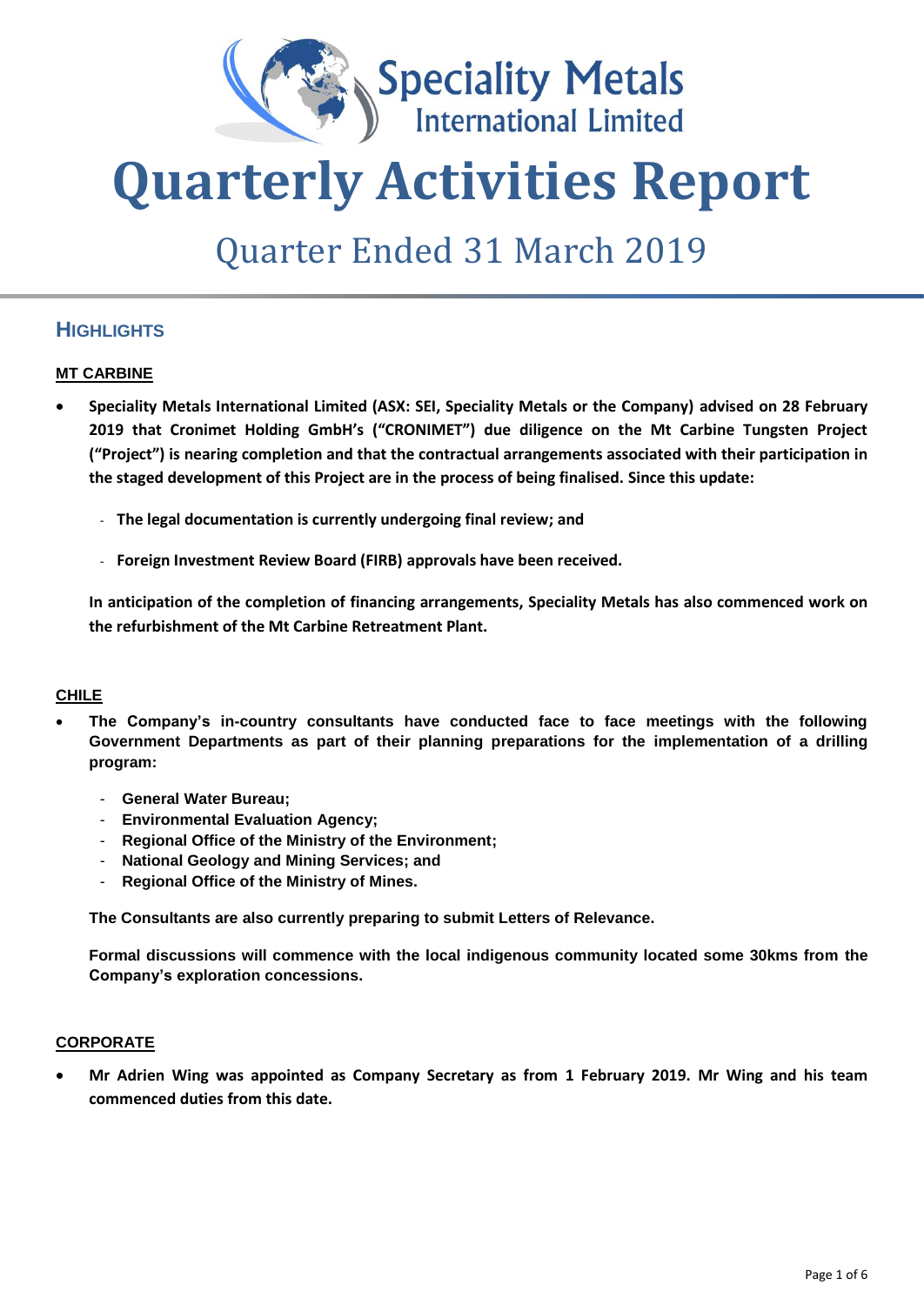

# **EXECUTIVE SUMMARY**

Work, this past quarter, has continued at a frantic pace in order to conclude the CRONIMET transaction and settle the purchase of Mt Carbine Quarry and Mining Leases ML 4919 and ML 4867. The due diligence test work has been completed to the satisfaction of all concerned. FIRB approval has been received and the legal agreements required to finalise this transaction are in the final stages of review. Once all legal agreements are finalised to both CRONIMET's and Speciality Metals' satisfaction, this transaction can be executed and implemented with full and final settlement of all the various parts to be completed in the current quarter.

The existing Retreatment Plant is currently being serviced and where necessary repaired, to ensure all parts are operational. There will be some modifications required to the plant prior to it being recommissioned. The design work for this has commenced and is currently being overseen by both Speciality Metals and CRONIMET's technical teams. Some additional test work on the raw material, both from the tailings and stockpile, has commenced and is scheduled to be undertaken over the next few weeks. These tests are aimed at optimising recovery through the plant and will determine the exact type of additional equipment which will be required for its upgrade.

Commencement of production will begin shortly after the plant upgrade has been completed. At this point most of the equipment required is standard and basically available off the shelf, so we are not anticipating any delays due to the unavailability of equipment.

Your Company will provide full details of the likely production timing following the successful completion of the Mt Carbine transaction.

Speciality Metals has also continued with its marketing campaign with International and Domestic Fund Managers and is booked to speak and roadshow at various events over the next two months.

The Company's Chilean consultants have been working with the Government Departments mentioned earlier in the Highlights Section of this report. The consultants have advised that these meetings were very positively received, and the Government Departments are happy with the way we are progressing our exploration program. The Company still needs to submit Letters of Relevance, which are primarily exploration plans, to several of the Departments that the consultants have already spoken with as well as discussing our plans with the local indigenous community. This community is located some 30kms from our concessions and it is anticipated that our exploration activities will not impact upon their community.

Adrien Wing has commenced his Company Secretarial duties and has contributed significantly to the legal process associated with finalising the Mt Carbine transaction.

Whilst the process of finalising the Mt Carbine transaction has been complex and time consuming your Board is confident, we are now very close to completion. This will usher in a very new and exciting development phase for your Company.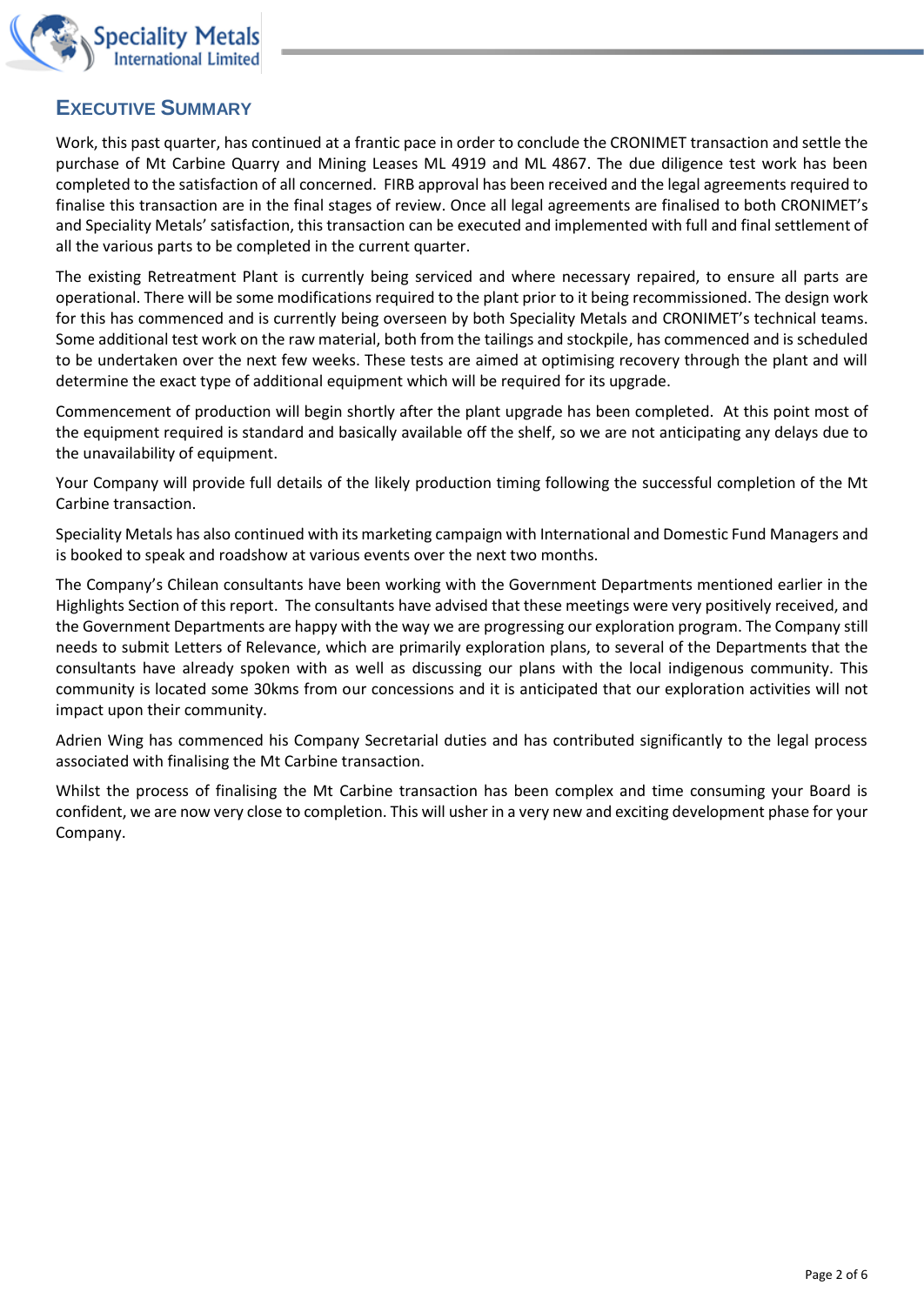

### **EXPLORATION AND DEVELOPMENT ACTIVITIES QUARTER ENDED 31 MARCH 2019**

#### **FINANCING ARRANGEMENTS UPDATE– MT CARBINE QUARRY & MINING LEASES**

On 28 February 2019 Speciality Metals provided the following update in relation to Cronimet Holding GmbH's ("CRONIMET") participation in the staged development of the Mt Carbine Tungsten Project and the purchase of the Mt Carbine Quarry and Mining Leases, ML4867 and ML4919, through alternative financial instruments.

As CRONIMET's due diligence on the Mt Carbine Tungsten Project ("**Project**") is nearing completion, the contractual arrangements associated with their participation in the staged development of this Project are in the process of being finalised.

Speciality Metals has also received confirmation from CRONIMET that the crushing, tabling and assay results for the test work carried out on the tailings material and stockpiled crushed rock have been finalised and the results are in the process of being interpreted by their technical team. Some additional ultra-fine recovery test work is planned for the coming two weeks which will complete this segment of CRONIMET's due diligence.

In anticipation of completion of the financing arrangements detailed in the ASX announcement dated 24 December 2018, Speciality Metals has now commenced work on the refurbishment of the Mt Carbine Retreatment Plant and has engaged an electrician as well as the services of one of the Company's former Plant Manager's to assist CRONIMET's Process Engineer and Metallurgist with their on-site assessment. The on-site assessment is being completed to support a later redesign of the Retreatment Plant, in order to accommodate the latest reclaim technology.

Executive Chairman of Speciality Metals, Mr Russell Krause stated:

*"The Board are comfortable with the progress that has been made to date and values the strong working relationship it has fostered with CRONIMET's senior management team during this time. We are looking forward to the expertise that CRONIMET's Process Engineer and Metallurgist will bring to the Project starting from their initial on-site visit to assist with the refurbishment and redesign of the existing Retreatment Plant in anticipation of the finalisation of the financing arrangements between the parties."*

*"Speciality Metals and CRONIMET are committed to finalising these arrangements within the shortest possible timeframe and whilst they are taking a little longer than initially anticipated both parties are still aiming to be in production shortly after the conclusion of this transaction."*

Mr Krause added:

*"Our respective legal teams are close to finalising the documentation associated with this transaction."*

*"The Board looks forward to working closely with CRONIMET in realising the value of its Mt Carbine Tungsten Project."*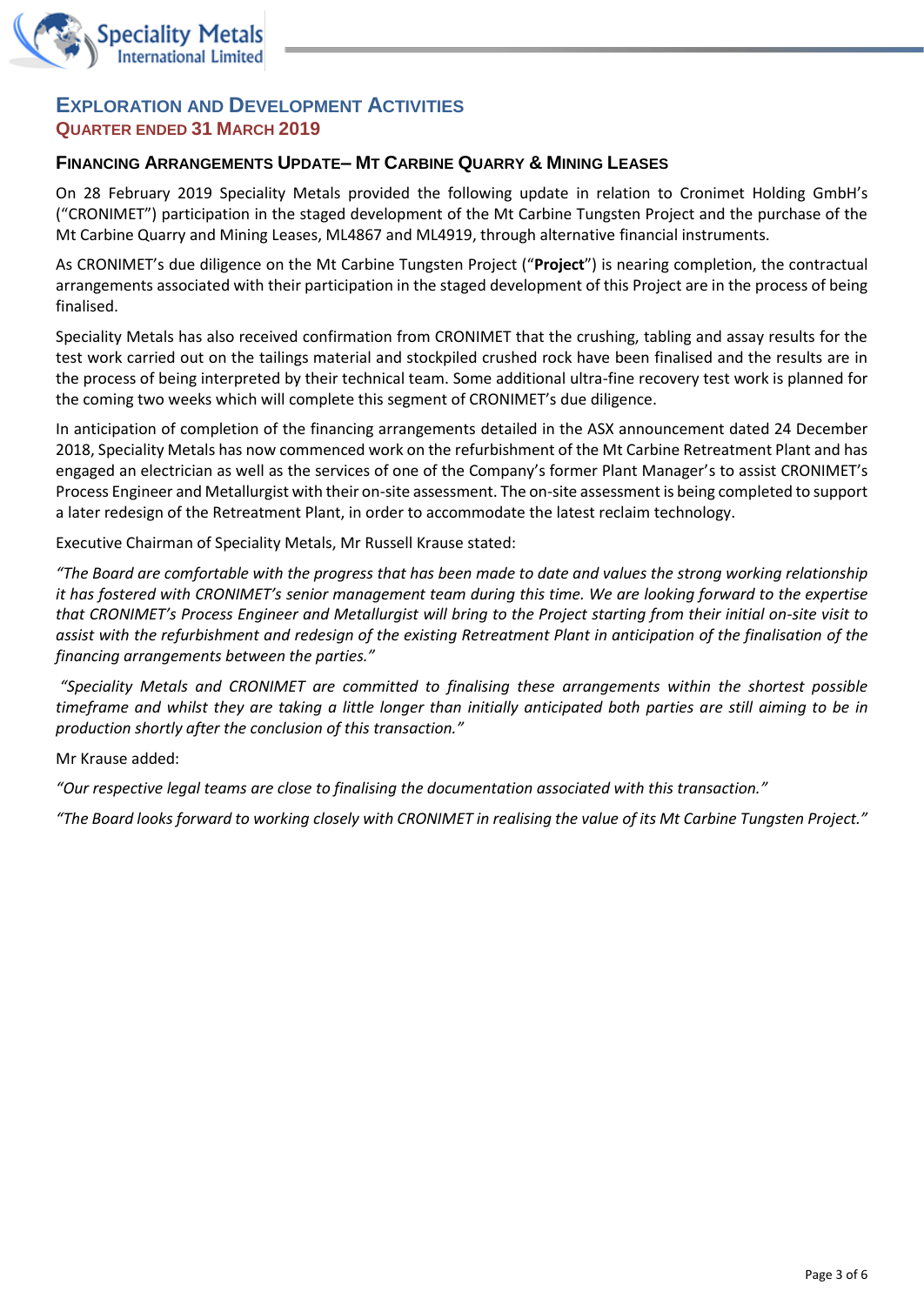

#### **CHILE**

The below map shows the location of Speciality Metals' Chilean Exploration Concessions. The Company's in-country consultants have conducted face-to-face meetings with a number of Government Departments as part of their planning preparations for the implementation of a drilling program.



Summary map of Northern Chile, showing location of Salars de Miraje, Bellavista & Pintados

# **CORPORATE**

### **CHANGE OF COMPANY SECRETARY**

The Board of Directors of Speciality Metals announced the appointment of Mr Adrien Wing as Company Secretary for the Company, effective from 1 February 2019.

Mr Wing is a certified practicing accountant. He previously practiced in the audit and corporate advisory divisions of a chartered accounting firm before working with a number of public companies listed on the ASX as a corporate and accounting consultant and Company Secretary.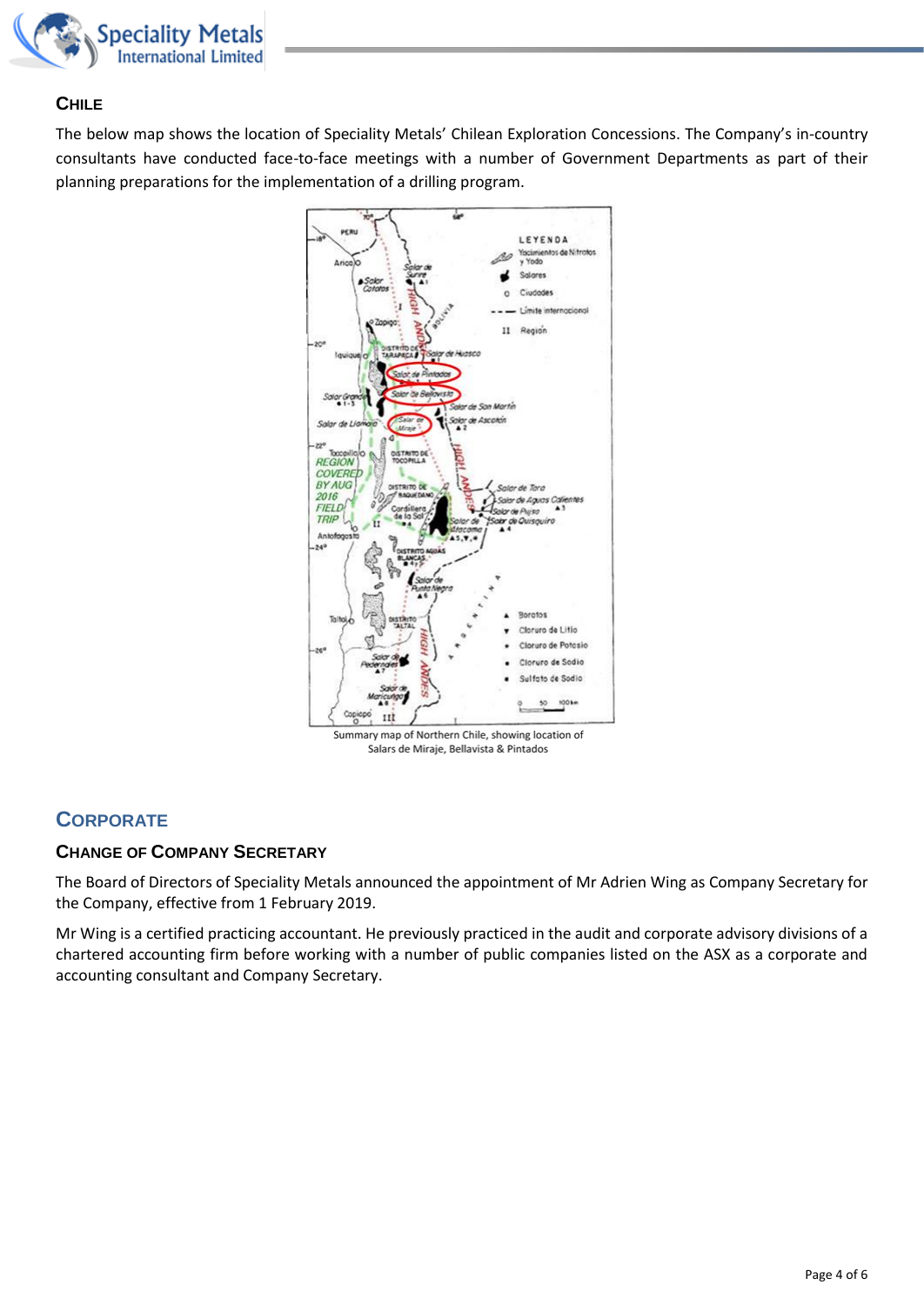

### **TENEMENT INFORMATION REQUIRED UNDER LISTING RULE 5.3.3**

In accordance with Listing Rule 5.3.3 the following information is submitted with respect to the tenements held 100% by Speciality Metals or its wholly owned subsidiaries:-

| <b>Tenement Number</b>     | <b>Tenement Location</b> |  |
|----------------------------|--------------------------|--|
| Queensland, Australia      |                          |  |
| EPM 14871                  | Mt Carbine               |  |
| EPM 14872                  | Mt Carbine               |  |
| ML 4867                    | Mt Carbine (Sub-lease)   |  |
| ML 4919                    | Mt Carbine (Sub-lease)   |  |
| New South Wales, Australia |                          |  |
| EL 6648                    | Crow Mountain            |  |
| EL 8024                    | <b>Broken Hill</b>       |  |
| Chile                      |                          |  |
| Miraje $1-5^*$             | Salar de Miraje          |  |
| Bellavista $1-5^*$         | Salar de Bellavista      |  |
| Pinta $1 - 15^*$           | Salar de Pintados        |  |

\* Exploration concessions are held by Speciality Metals' wholly owned Chilean subsidiary company, Special Metals Chile SpA.

No farm-in or farm-out agreements were entered into during the period.

R H Krause **Executive Chairman**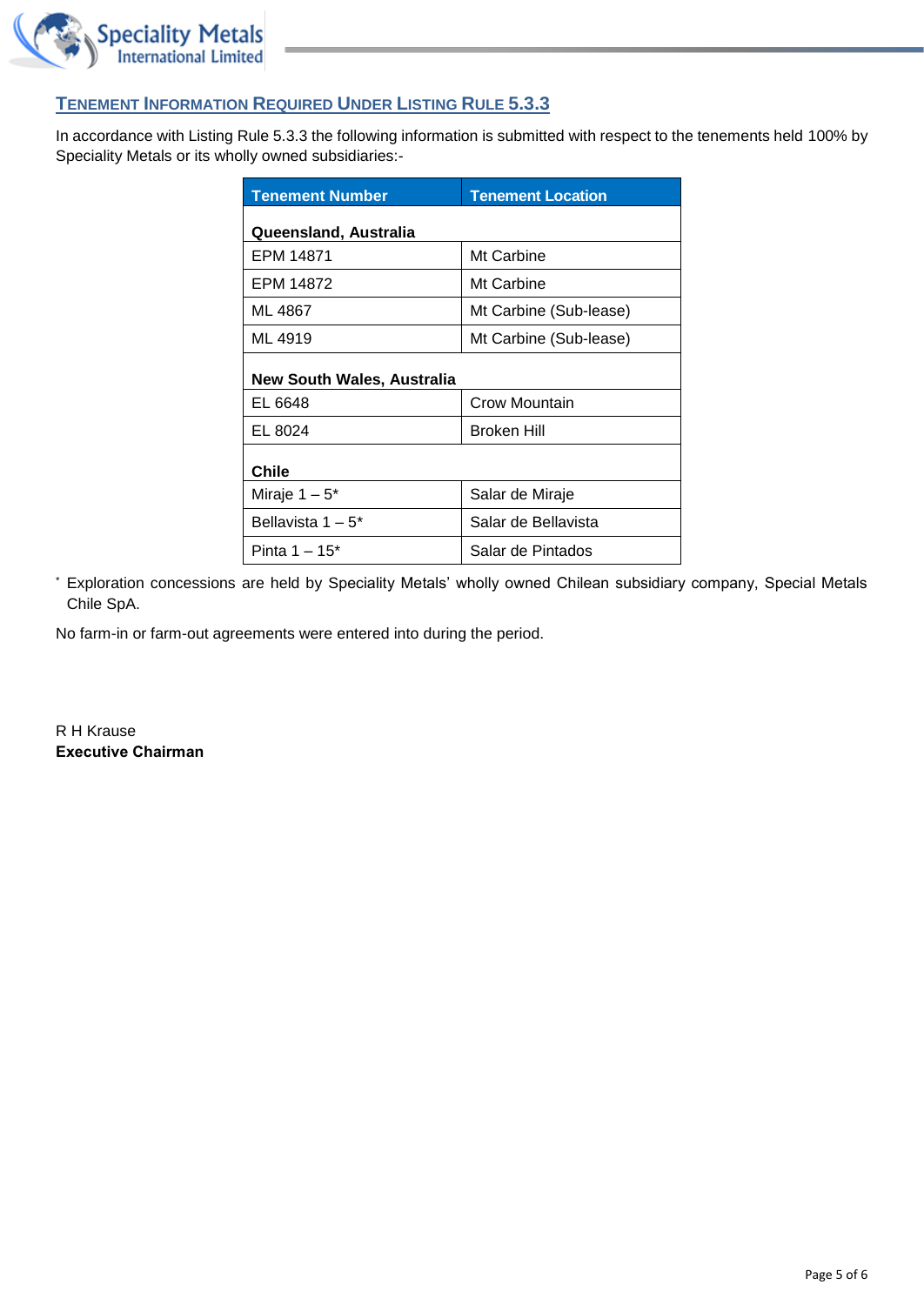

## **SPECIALITY METALS INTERNATIONAL LIMITED AT A GLANCE**

#### **Directors**

Mr R.H. (Russell) Krause, Executive Chairman Mr R.W. (Rolly) Nice, Non-Executive Director Mr S. (Stephen) Layton, Non-Executive Director

**Company Secretary -** Mr Adrien Wing

**Registered Office Principal Place of Business**

Level 17, 500 Collins Street, Melbourne VIC 3000 6888 Mulligan Highway, Mt Carbine QLD 4871 Telephone: +61 3 9614 0600 Telephone: +61 7 4094 3072 | Fax: +61 7 4094 3036

#### **Website and Emails**

Please visit Speciality Metals' website for the latest announcements and news: **[www.specialitymetalsintl.com.au.](http://www.carbinetungsten.com.au/)** To receive Speciality Metal's announcements by email, email to: [info@specialitym](mailto:info@speciality)etalsintl.com.au.

#### **General Enquiries**

Contact Mr Russell Krause on (03) 9614 0600

#### **Issued Capital and Market Capitalisation**

At 23 April 2019 Speciality Metal's issued capital was 554,876,418 ordinary shares. At a share price of \$0.030 on 23 April 2019 the market capitalisation was \$16.65 million.

#### **Number of Shareholders and Major Shareholders**

At 23 April 2019 Speciality Metals had 1,435 shareholders. The share register records the following as major shareholders at 23 April 2019 accounting for 42.26% of the issued shares:

| <b>Shareholder</b>                                                                | %    |
|-----------------------------------------------------------------------------------|------|
| Dr Leon Eugene Pretorius                                                          | 6.43 |
| Covenant Holdings (WA) Pty Ltd <the 3="" a="" boyd="" c="" no=""></the>           | 5.46 |
| Bodie Investments Pty Ltd                                                         | 5.23 |
| Baglora Pty Ltd <mott a="" c="" family="" fund="" super=""></mott>                | 3.68 |
| Mota Engil Minerals & Mining Investments BV                                       | 2.88 |
| Mr Malcolm John McClure                                                           | 2.65 |
| TBB NSW Pty Ltd <the 1="" a="" c="" no="" watson=""></the>                        | 2.47 |
| <b>Turbine Capital Limited</b>                                                    | 1.80 |
| <b>WGS Pty Ltd</b>                                                                | 1.39 |
| Mr Keith Pires                                                                    | 1.26 |
| Alan Scott Nominees Pty Ltd <superannuation fund=""></superannuation>             | 1.17 |
| Andrew Hewlett White and Associates                                               | 1.00 |
| Max Mobile Auto Clinic Pty Ltd                                                    | 0.94 |
| Mr Paul Marchetti                                                                 | 0.91 |
| JFSF Holdings Pty Ltd <the a="" c="" f="" family="" jane="" s=""></the>           | 0.90 |
| JA Johnstone Pty Ltd <waterhouse a="" c="" fund="" super=""></waterhouse>         | 0.89 |
| Terstan Nominees Pty Ltd <morrows a="" c="" fund="" l="" p="" super=""></morrows> | 0.87 |
| Holland Strategic Wealth Pty Ltd <hollands a="" c="" family=""></hollands>        | 0.81 |
| Mr Peter William Clarke Tari                                                      | 0.77 |
| Andrew James Morgan                                                               | 0.75 |

#### **Cash Balance**

At 31 March 2019 Speciality Metals' cash balance was approximately \$353,000.

#### **Shareholder Enquiries**

Matters relating to shares held and changes of address should be directed to the share registry:

Computershare Investor Services Pty Limited | Yarra Falls, 452 Johnston Street, Abbotsford VIC 3067 Telephone (within Australia): 1300 850 505 | Telephone (international): +61 3 9415 4000

#### **ASX Listing Code**

The Company's ASX listing code is SEI.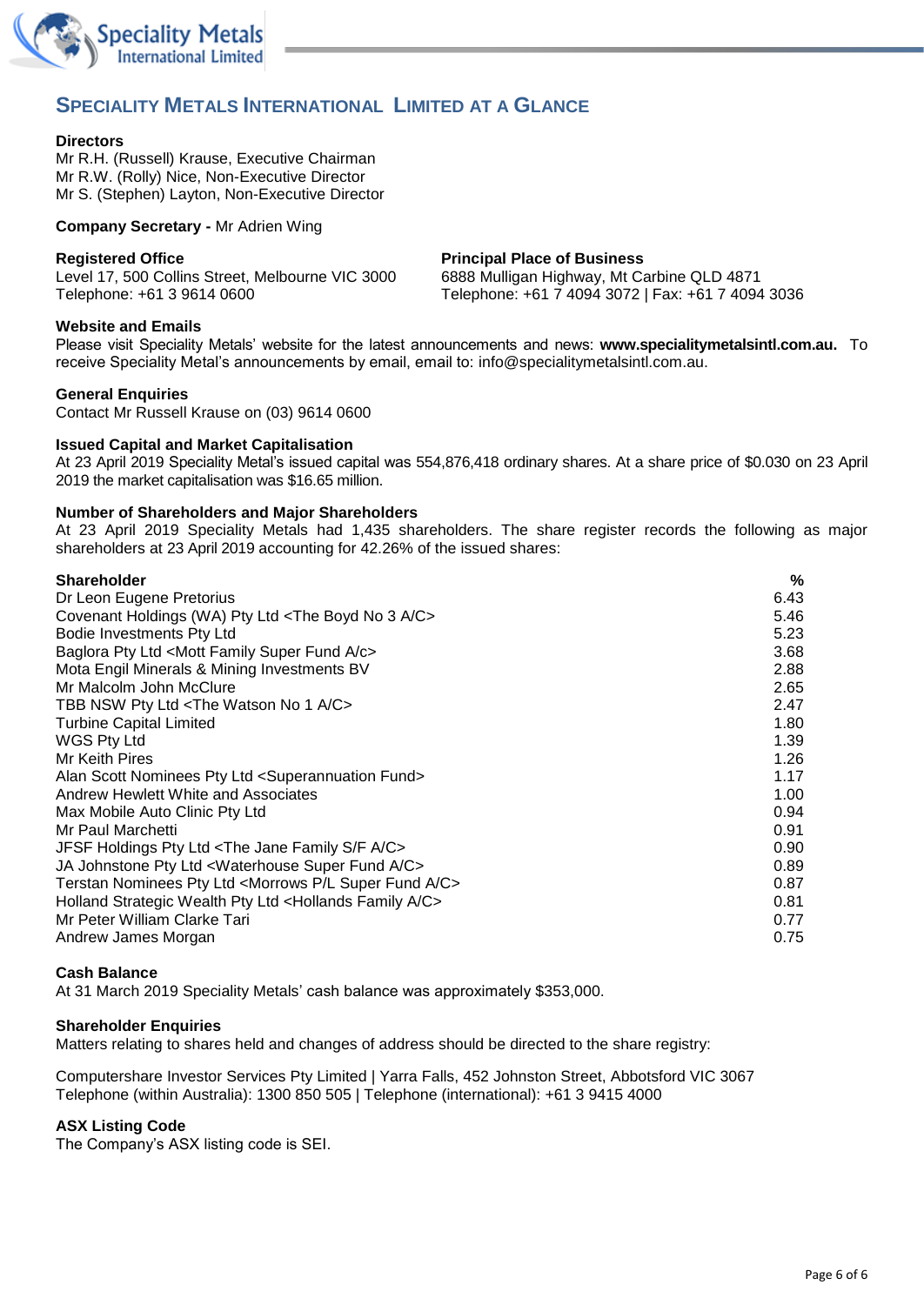*+Rule 5.5*

# **Appendix 5B**

# **Mining exploration entity and oil and gas exploration entity quarterly report**

Introduced 01/07/96 Origin Appendix 8 Amended 01/07/97, 01/07/98, 30/09/01, 01/06/10, 17/12/10, 01/05/13, 01/09/16

#### **Name of entity**

SPECIALITY METALS INTERNATIONAL LIMITED

**ABN Quarter ended ("current quarter")**

77 115 009 106 31 March 2019

|     | <b>Consolidated statement of cash flows</b>       | <b>Current quarter</b><br>\$A'000 | Year to date<br>(9 months)<br>\$A'000 |
|-----|---------------------------------------------------|-----------------------------------|---------------------------------------|
| 1.  | Cash flows from operating activities              |                                   |                                       |
| 1.1 | Receipts from customers                           |                                   |                                       |
| 1.2 | Payments for                                      |                                   |                                       |
|     | exploration & evaluation<br>(a)                   | (46)                              | (153)                                 |
|     | development<br>(b)                                | (121)                             | (458)                                 |
|     | production<br>(c)                                 |                                   |                                       |
|     | staff costs<br>(d)                                | (21)                              | (68)                                  |
|     | administration and corporate costs<br>(e)         | (114)                             | (447)                                 |
| 1.3 | Dividends received (see note 3)                   |                                   |                                       |
| 1.4 | Interest received                                 | 4                                 | 18                                    |
| 1.5 | Interest and other costs of finance paid          |                                   |                                       |
| 1.6 | Income taxes paid                                 |                                   |                                       |
| 1.7 | Research and development refund                   |                                   |                                       |
| 1.8 | Other - Diesel Fuel Rebate                        | 2                                 | 2                                     |
| 1.9 | Net cash from / (used in) operating<br>activities | (296)                             | (1,106)                               |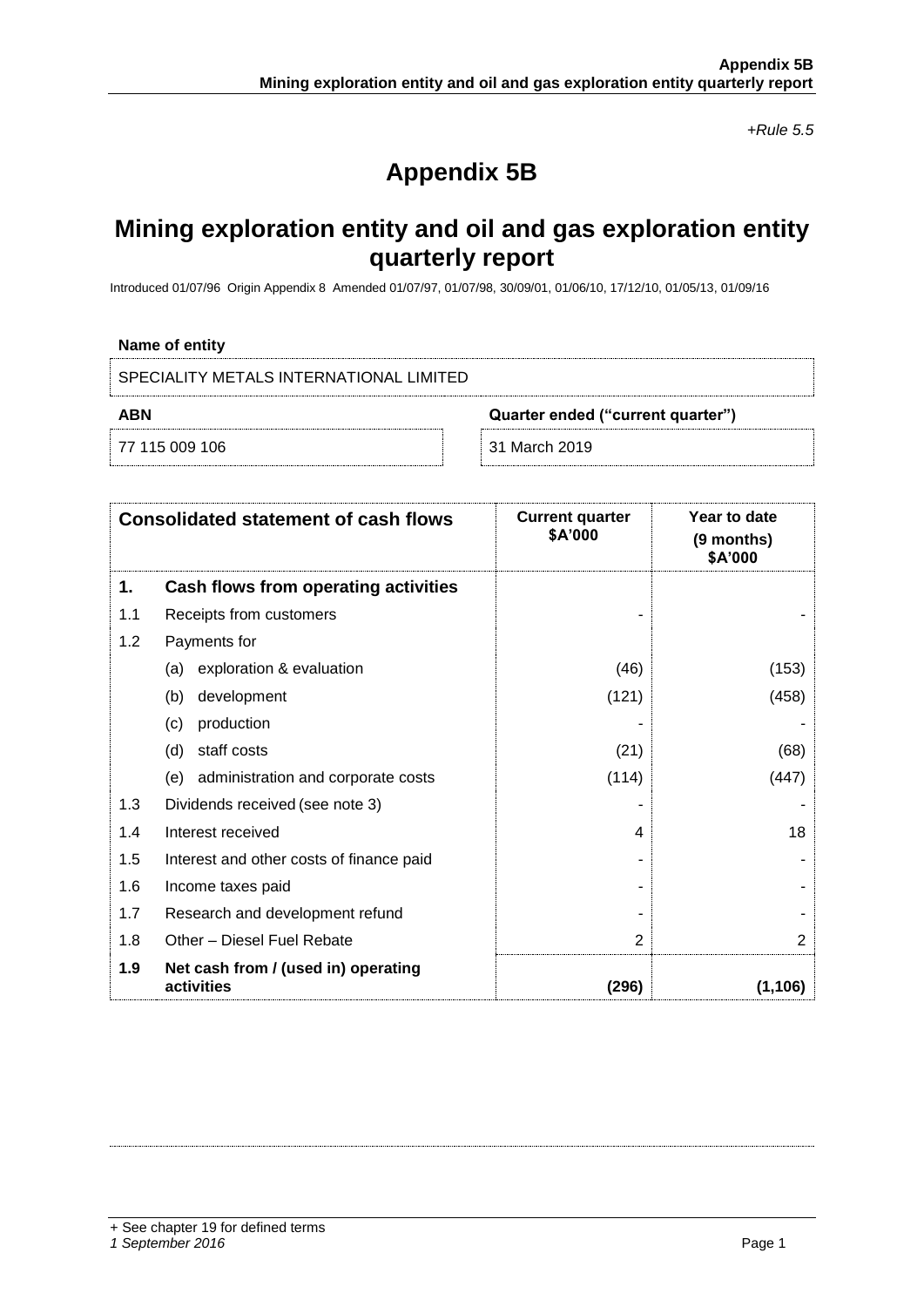|                                                                               | <b>Appendix 5B</b> |
|-------------------------------------------------------------------------------|--------------------|
| Mining exploration entity and oil and gas exploration entity quarterly report |                    |

|     | <b>Consolidated statement of cash flows</b>       | <b>Current quarter</b><br>\$A'000 | Year to date<br>(9 months)<br>\$A'000 |
|-----|---------------------------------------------------|-----------------------------------|---------------------------------------|
| 2.  | Cash flows from investing activities              |                                   |                                       |
| 2.1 | Payments to acquire:                              |                                   |                                       |
|     | property, plant and equipment<br>(a)              | (5)                               | (8)                                   |
|     | (b)<br>tenements (see item 10)                    |                                   |                                       |
|     | investments<br>(c)                                |                                   |                                       |
|     | (d)<br>other non-current assets                   |                                   |                                       |
| 2.2 | Proceeds from the disposal of:                    |                                   |                                       |
|     | property, plant and equipment<br>(a)              |                                   |                                       |
|     | (b)<br>tenements (see item 10)                    |                                   |                                       |
|     | (c)<br>investments                                |                                   |                                       |
|     | (d)<br>other non-current assets                   |                                   |                                       |
| 2.3 | Cash flows from loans to other entities           |                                   |                                       |
| 2.4 | Dividends received (see note 3)                   |                                   |                                       |
| 2.5 | Other - Deposit refunded                          |                                   | 670                                   |
| 2.6 | Net cash from / (used in) investing<br>activities | (5)                               | 662                                   |

| 3.   | Cash flows from financing activities                                           |     |     |
|------|--------------------------------------------------------------------------------|-----|-----|
| 3.1  | Proceeds from issues of shares                                                 |     |     |
| 3.2  | Proceeds from issue of convertible notes                                       |     |     |
| 3.3  | Proceeds from exercise of share options                                        |     |     |
| 3.4  | Transaction costs related to issues of shares,<br>convertible notes or options |     | (6) |
| 3.5  | Proceeds from borrowings                                                       | 200 | 200 |
| 3.6  | Repayment of borrowings                                                        |     |     |
| 3.7  | Transaction costs related to loans and<br>borrowings                           |     |     |
| 3.8  | Dividends paid                                                                 |     |     |
| 3.9  | Other (provide details if material)                                            |     |     |
| 3.10 | Net cash from / (used in) financing<br>activities                              | 200 | 194 |

|     | Net increase / (decrease) in cash and<br>cash equivalents for the period |       |          |
|-----|--------------------------------------------------------------------------|-------|----------|
| 4.1 | Cash and cash equivalents at beginning of<br>period                      | 454   | 603      |
| 4.2 | Net cash from / (used in) operating activities<br>(item 1.9 above)       | (296) | (1, 106) |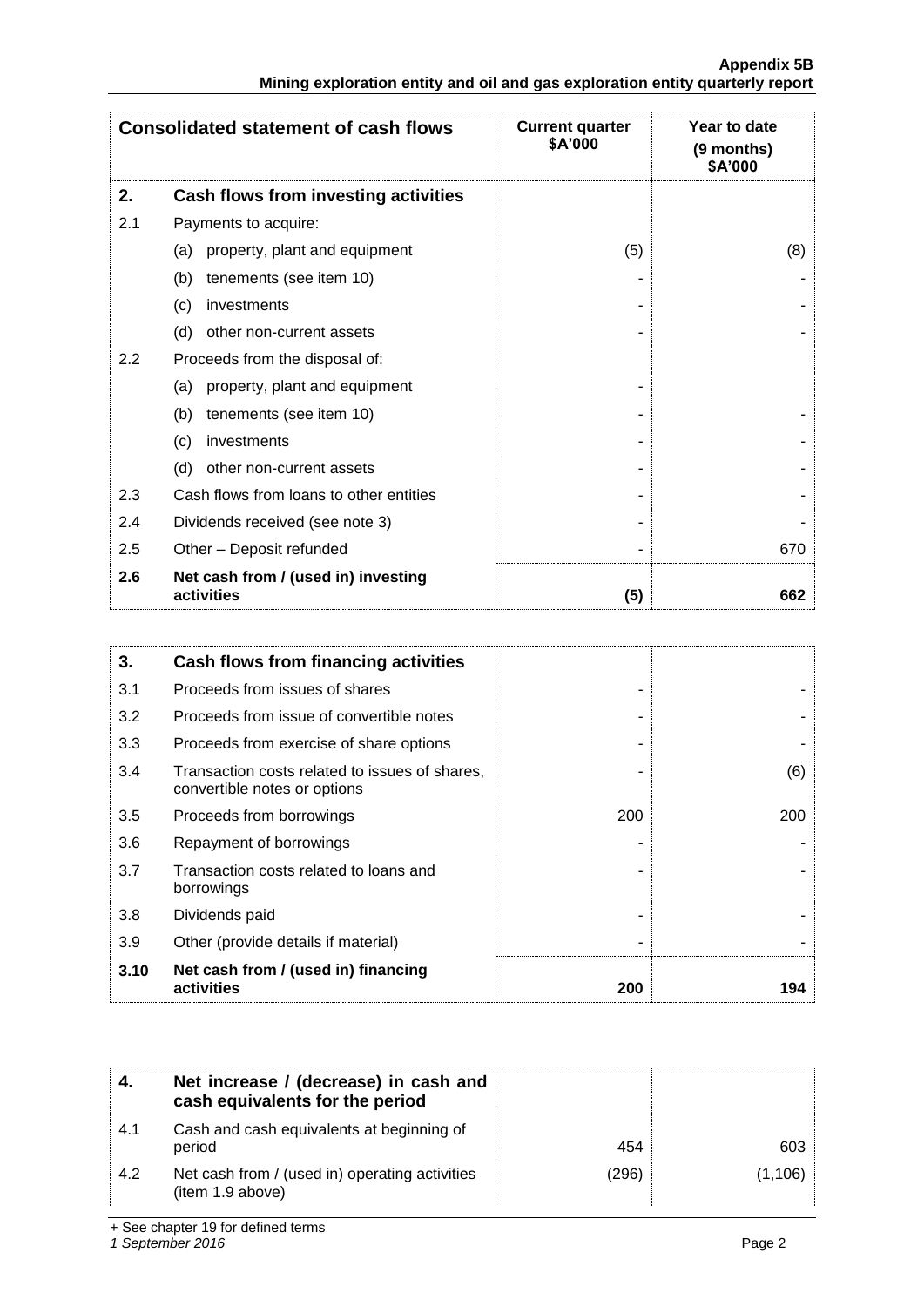+ See chapter 19 for defined terms

|     | <b>Consolidated statement of cash flows</b>                        | <b>Current quarter</b><br>\$A'000 | Year to date<br>(9 months)<br>\$A'000 |
|-----|--------------------------------------------------------------------|-----------------------------------|---------------------------------------|
| 4.3 | Net cash from / (used in) investing activities<br>(item 2.6 above) | (5)                               | 662                                   |
| 4.4 | Net cash from / (used in) financing activities<br>item 3.10 above) | 200                               | 194                                   |
| 4.5 | Effect of movement in exchange rates on<br>cash held               | ۰                                 |                                       |
| 4.6 | Cash and cash equivalents at end of<br>period                      | 353                               | 353                                   |

| 5.  | Reconciliation of cash and cash<br>equivalents<br>at the end of the quarter (as shown in the<br>consolidated statement of cash flows) to the<br>related items in the accounts | <b>Current quarter</b><br>\$A'000 | <b>Previous quarter</b><br>\$A'000 |
|-----|-------------------------------------------------------------------------------------------------------------------------------------------------------------------------------|-----------------------------------|------------------------------------|
| 5.1 | <b>Bank balances</b>                                                                                                                                                          | 250                               | 50                                 |
| 5.2 | Call deposits                                                                                                                                                                 | 103                               | 404                                |
| 5.3 | <b>Bank overdrafts</b>                                                                                                                                                        |                                   |                                    |
| 5.4 | Other                                                                                                                                                                         | -                                 |                                    |
| 5.5 | Cash and cash equivalents at end of<br>quarter (should equal item 4.6 above)                                                                                                  | 353                               |                                    |

## **6.** Payments to directors of the entity and their associates

| 6.1 | Aggregate amount of payments to these parties included in item 1.2 $\pm$ |  |
|-----|--------------------------------------------------------------------------|--|
|     |                                                                          |  |

- 6.2 Aggregate amount of cash flow from loans to these parties included in item 2.3
- 6.3 Include below any explanation necessary to understand the transactions included in items 6.1 and 6.2

Payment for consulting services at commercial rates and reimbursement of travel expenses.

## **7. Payments to related entities of the entity and their associates**

| <b>Current quarter</b><br>\$A'000 |
|-----------------------------------|
|                                   |
|                                   |

- 7.1 Aggregate amount of payments to these parties included in item 1.2 7.2 Aggregate amount of cash flow from loans to these parties included
- in item 2.3
- 7.3 Include below any explanation necessary to understand the transactions included in items 7.1 and 7.2

N/A

| <b>Current quarter</b><br>\$A'000 |  |
|-----------------------------------|--|
| 43                                |  |
|                                   |  |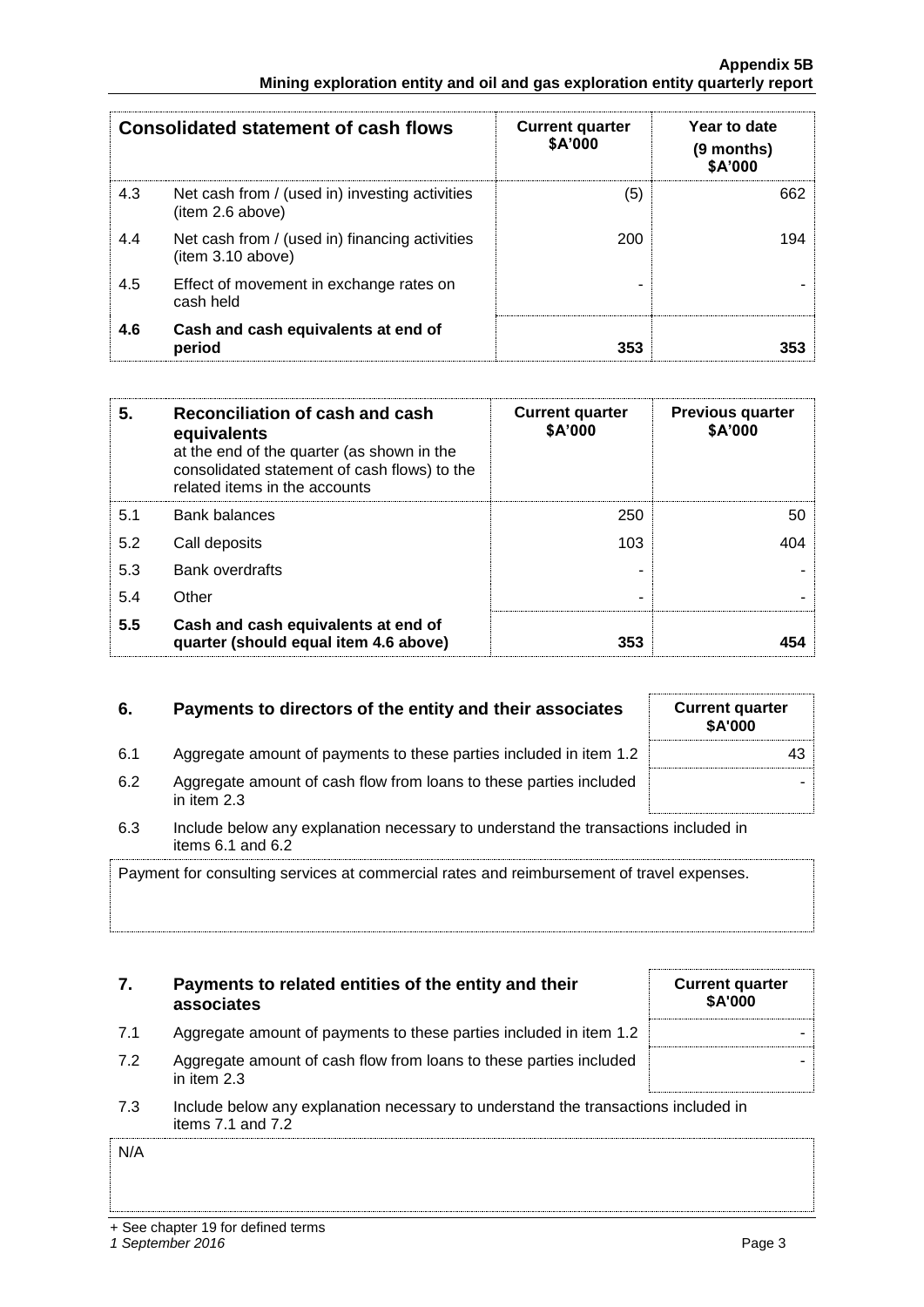| 8.   | <b>Financing facilities available</b><br>Add notes as necessary for an<br>understanding of the position | <b>Total facility amount</b><br>at quarter end<br>\$A'000 | Amount drawn at<br>quarter end<br>\$A'000 |
|------|---------------------------------------------------------------------------------------------------------|-----------------------------------------------------------|-------------------------------------------|
| .8.1 | Loan facilities                                                                                         | 200                                                       |                                           |
| 8.2  | Credit standby arrangements                                                                             | -                                                         |                                           |
| 8.3  | ∩ther                                                                                                   | -                                                         |                                           |

8.4 Include below a description of each facility above, including the lender, interest rate and whether it is secured or unsecured. If any additional facilities have been entered into or are proposed to be entered into after quarter end, include details of those facilities as well.

*Third party shareholder unsecured loan repayable on or before 30 June 2019 with an interest rate of 10%pa.*

| 9.  | <b>Estimated cash outflows for next quarter</b> | \$A'000 |  |
|-----|-------------------------------------------------|---------|--|
| 9.1 | Exploration and evaluation                      | 50      |  |
| 9.2 | Development                                     | 100     |  |
| 9.3 | Production                                      |         |  |
| 9.4 | Staff costs                                     | 25      |  |
| 9.5 | Administration and corporate costs              | 130     |  |
| 9.6 | Other (Provide details if material)             |         |  |
| 9.7 | <b>Total estimated cash outflows</b>            | 305     |  |

| 10.  | <b>Changes in</b><br>tenements<br>(items 2.1(b) and<br>$2.2(b)$ above)                               | Tenement reference and<br><b>location</b> | Nature of<br>interest | Interest at<br>beginning<br>of quarter | <b>Interest</b><br>at end of<br>quarter |
|------|------------------------------------------------------------------------------------------------------|-------------------------------------------|-----------------------|----------------------------------------|-----------------------------------------|
| 10.1 | Interests in mining<br>tenements and<br>petroleum<br>tenements lapsed,<br>relinquished or<br>reduced | N/A                                       | N/A                   | N/A                                    | N/A                                     |
| 10.2 | Interests in mining<br>tenements and<br>petroleum<br>tenements acquired<br>or increased              | N/A                                       | N/A                   | N/A                                    | N/A                                     |